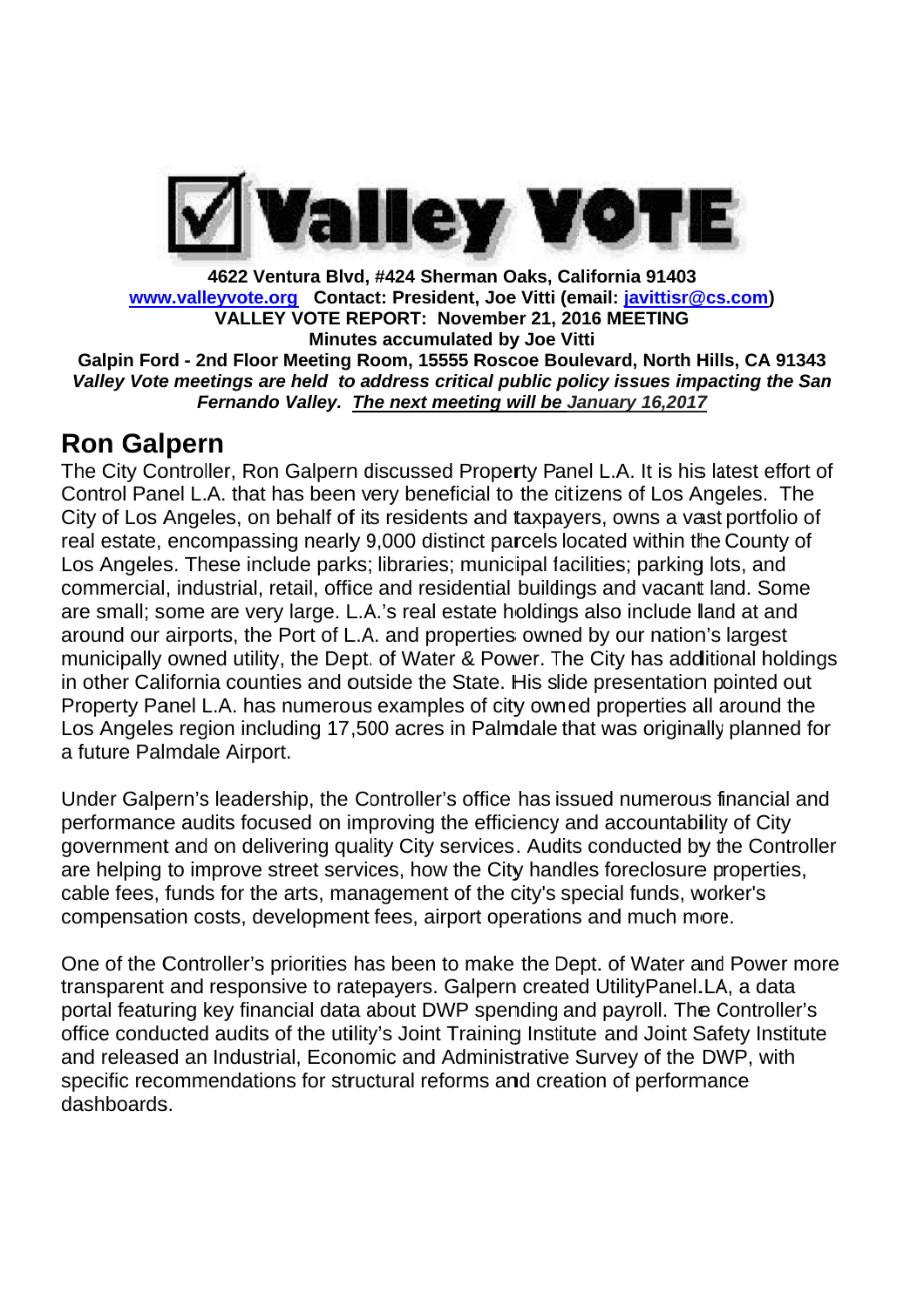Prior to his being elected as Controller in 2013, Galpern built a reputation as a leading voice for government reform. He is the first Neighborhood Council member elected to citywide office in Los Angeles. As an officer in his neighborhood council he advocated for quality of life improvements and more responsible neighborhood planning. He also developed and taught "L.A. City Government 101" to new neighborhood council members throughout the city and served as a council budget advocate. Controller Galpern has long promoted cutting waste and developing programs to help businesses create jobs. As Chair of the Los Angeles Commission on Revenue Efficiency, he worked to develop new revenue sources and budget savings to deliver core services to residents and businesses. He also served as President of the City's Quality & Productivity Commission. Galpern brings to the Controller job more than twenty years of experience as a transactional and litigation attorney and small business owner. He received his J.D. from Loyola Law School in Los Angeles and his undergraduate degree from Washington University in St. Louis.

He lives in West Los Angeles with his husband, Rabbi Zachary Shapiro, and their dog, Daisy. We are very pleased that the Controller has taken time from his busy activities to visit Valley VOTE.

# **Valley VOTE Member Reports**

#### *Funding the Underfunded* **- Victor N. Viereck**

Locally and throughout the country pension funds are underfunded. Additionally pension fund income is lower due to low interest rates. Due to new local taxes approved in the November 8 election, funding the underfunded from local sources is even more difficult. Even IRA and other personal retirement accounts have some similar problems.

But due to the national election, there is a partial solution to the underfunding and low income of retirement funds. Not only would that solution substantially reduce the underfunding problem, it will stimulate the national economy and substantially reduce inversions.

That partial solution is the proposed reduction of the United States corporate income tax rate from 35% to 15%. That would directly increase the net income for corporations. Increasing the net income increases the per share valuation of the stock. It would motivate an increase in investment in corporate shares and stock market activity. Corporations would have more funds to invest in their business. It will be a benefit to the general public.

*Victor Viereck 818-985 9174*

## *David DeVoss - Parks and Open Space*

Everybody likes parks. That's why LA County in 1992 voted a temporary \$540 million tax to improve recreational space. Because the tax sunsets next year, the county asked for and was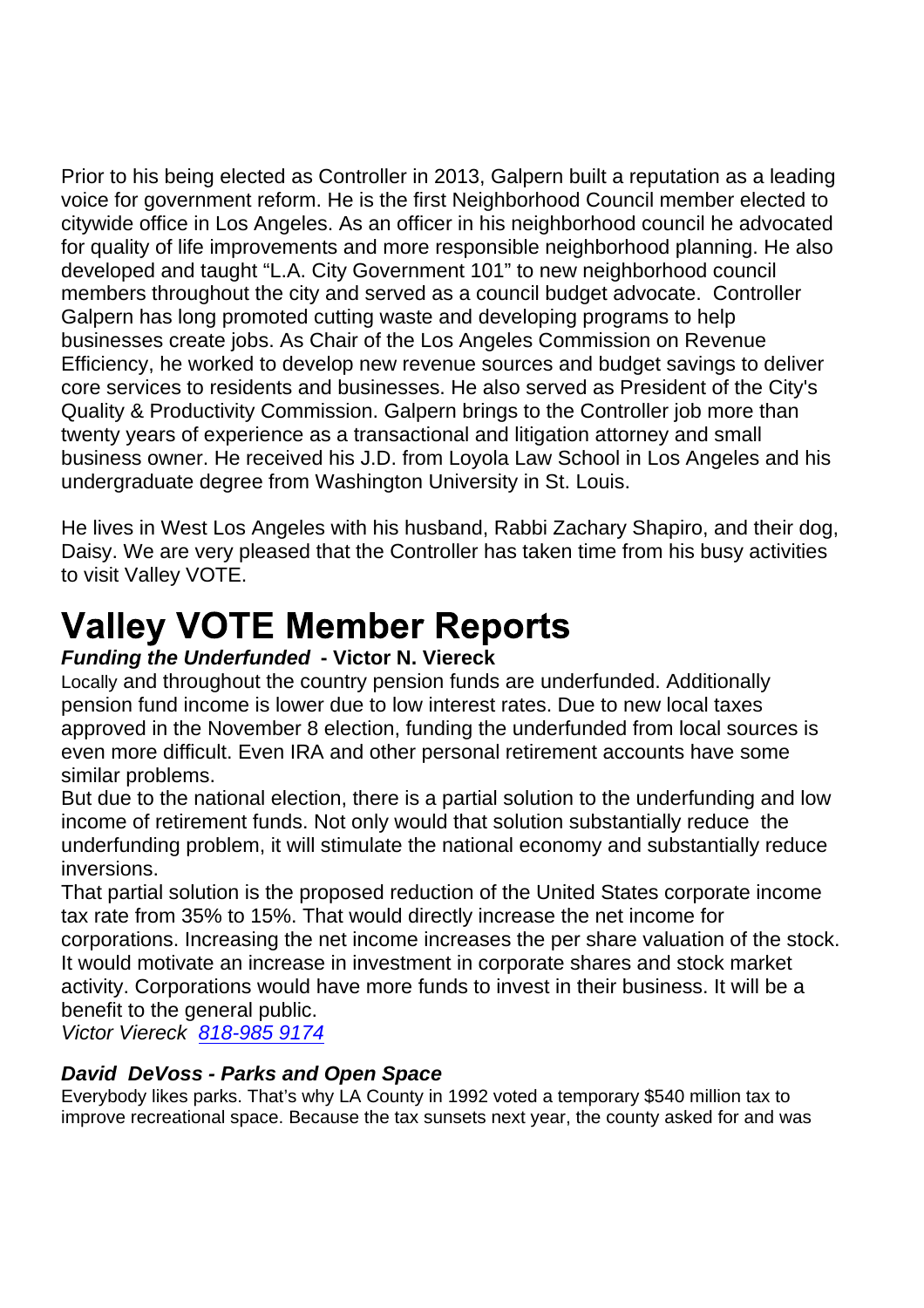granted a new \$319 parcel tax for parks on November 8. How much of that sum will be spent in the San Fernando Valley? It's a question surprisingly difficult to answer.

The new property assessment will add \$7 to every household's annual tax bill, but the Mayor's office had no idea how much of the money raised in new taxes would go to the Valley. Neither did the Department of Parks& Recreation. One of Sheila Kuehl's assistants finally directed me to the *LA Countywide Comprehensive Parks & Recreation Needs Assessment*

(http://file.lacounty.gov/SDSInter/dpr/243548\_FinalReport.pdf). "You'll find everything you need to know there," she said.

Prepared at great expense over a 14-month period, the 350-page document divides the county into 188 districts. It recounts in great detail how 300 facilitators were hired to hand out manuals, templates, forms and posters all translated in to Spanish, Chinese, Korean, Armenian. Although the county does not contain a statistically significant number of Vietnamese and Japanese speakers, all the information was translated into these languages as well.

The county spared no expense in its quest to not give offense. All 188 districts were given \$2,500 to complete their survey. Most spent the money on additional translations.

The survey concludes to nobody surprise that no district has enough parks. It requests an additional \$8.8 billion plus another \$12 billion to cover deferred maintenance. What it does not say is how the \$317 million resulting from the new parcel tax will be spent or what percentage will go to the Valley.

*David DeVoss - wwweastwestnewsservice.com*

#### *Ernie Hilger - VETERANS HOUSING - VETERANS HOMELESSNESS*

I am a member of the Disabled Veterans of America ( DAV) Chapter 13 Camp Kearney Van Nuys, CA (800 members) and the Legislative Chair for our chapter. Our chapter has been serving and protecting veterans for over 92 years in the San Fernando Valley. We are part of a nationally Charted Veterans Service organization of nearly 1.3 million veterans across the country with 125,000 members in California. The DAV is an organization of veterans helping veterans. We receive no government funding and look out for our members 100% of the time. We are totally self-funded and take no money from the Federal Government.

The DAV does the following to achieve its mission: 1. Helps returning veterans transition back to civilian life by linking them with services that address their physical, emotional and financial needs 2.Provides free professional assistance to veterans of all generations in obtaining VA and other government benefits earned through service. 3. Fights for veterans' rights on Capitol Hill. 4. Links veterans to job training and job assistance programs. 5. Funds rehabilitation programs for veterans with severe disabilities, such as blindness or amputation.

President Obama signed on Sept. 29, 2016 the bipartisan/bicameral agreement into law to implement the Veteran Centric Master Plan for the West LA VA to provide a vehicle for private funding. This agreement is the West Los Angeles Leasing Act of 2016 (HR 5936). A Legally Required Public Hearing was held on Wednesday November 16, 2016 at the Wadsworth Theater 6:00 P.M. – 9:00 P.M. • Welcome and introductions of responsible staff brought in from around the country-including Ann Brown, Director GLAHS ,Heidi Marston, Special Advisor VA Secretary Bob McDonald and numerous representatives.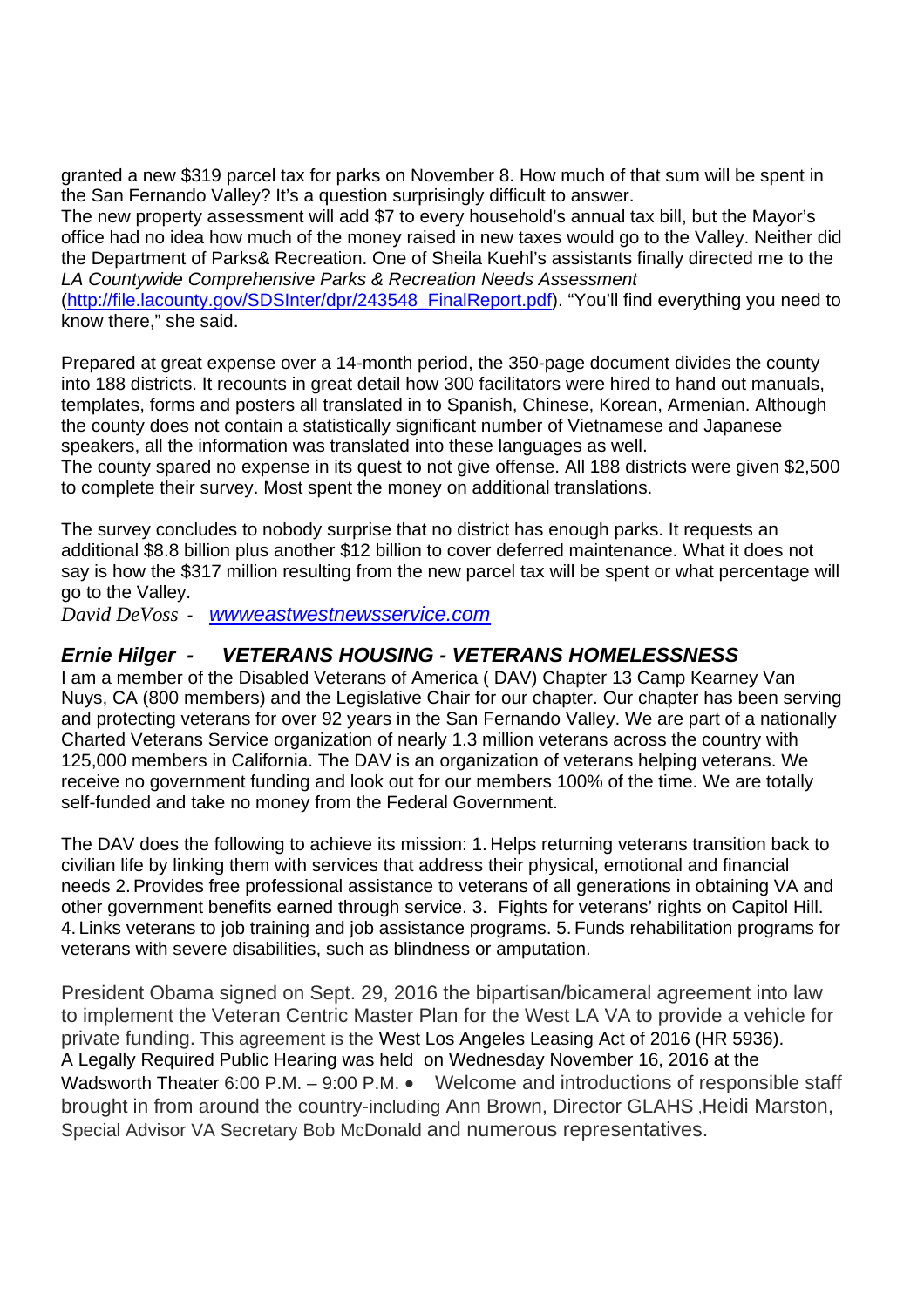They had a productive meeting. Plans are already in place to issue the Sealed Request for Proposal (RFP) soon to commence the first construction .for homeless female veterans with children and to rehab buildings to house veterans. Networking occurred after the Town Hall meeting and negotiations are continuing. Additional items discussed: the foot print of the public dog park appropriated by the city of Los Angeles on veterans land will be reduced by 50% shortly. The remaining foot print will be reviewed with the intention using the remaining foot print solely for veterans only service dogs and/or to support a Veterans service dog training operation at some point in the future.

The legal requirements are now being followed closely to Correct the Less than Legal activities of the VA in the past. The VA envisions the development of supportive housing on campus pursuant to legislation Congress recently introduced in both houses. VA has a phased development plan of 1,200 supportive housing units on the campus. The estimated schedule for completion of the first phase is: "Specifically, after legislative enactment, the proposed timeline involves developing 490 units within the first 30 months, 280 additional units within 4 to 5 years, and 430 additional units within 6 to 10 years—all totaling 1,200 units.''

The goal will be to strategically locate units designated for those underserved populations, in a manner to provide convenient access to the pertinent care and services that they will need, in a safe setting and environment. Along with development of those units would be Veteran focused supportive service leases, geared towards Veteran Health and wellness, nutrition and spiritual wellness, education, vocational training, skills building, peer activities socialization, and physical recreation, assistance with legal issues and federal benefits, volunteerism, family support services, child care services, and transportation. Ernie Hilger 818 926 6892

## *Ralph Kroy Sunshine Canyon Landfill*

The landfill is located at 14747 San Fernando Road, West of the I5 and 14 Freeway intersection on the borders between the communities of Granada Hills and Sylmar. It is also one of the most cited landfills for odors in the state, if not the country.

The Landfill claims that it is doing all that is required in it's operation to control the landfill odors. It still stinks. The landfill makes a substantial profit at the expense of those living nearby. Yet they have not stopped their problem of repeated stench. BFI has finally gotten the attention of many in the City, and the County governments, and the south coast Air Quality Management District, to the point that there are ongoing SCAQMD hearings locally at Cal State University and at the SCAQMD office hearing board for legal action. The issue that is being proposed is an order of Abatement that would reduce the daily tonnage and the operating hours of the landfill. The Los Angeles County Board of Supervisors recently passed a motion requiring country agencies to look at ways to control the stench residents say has made sick or forced them to shut their doors. The